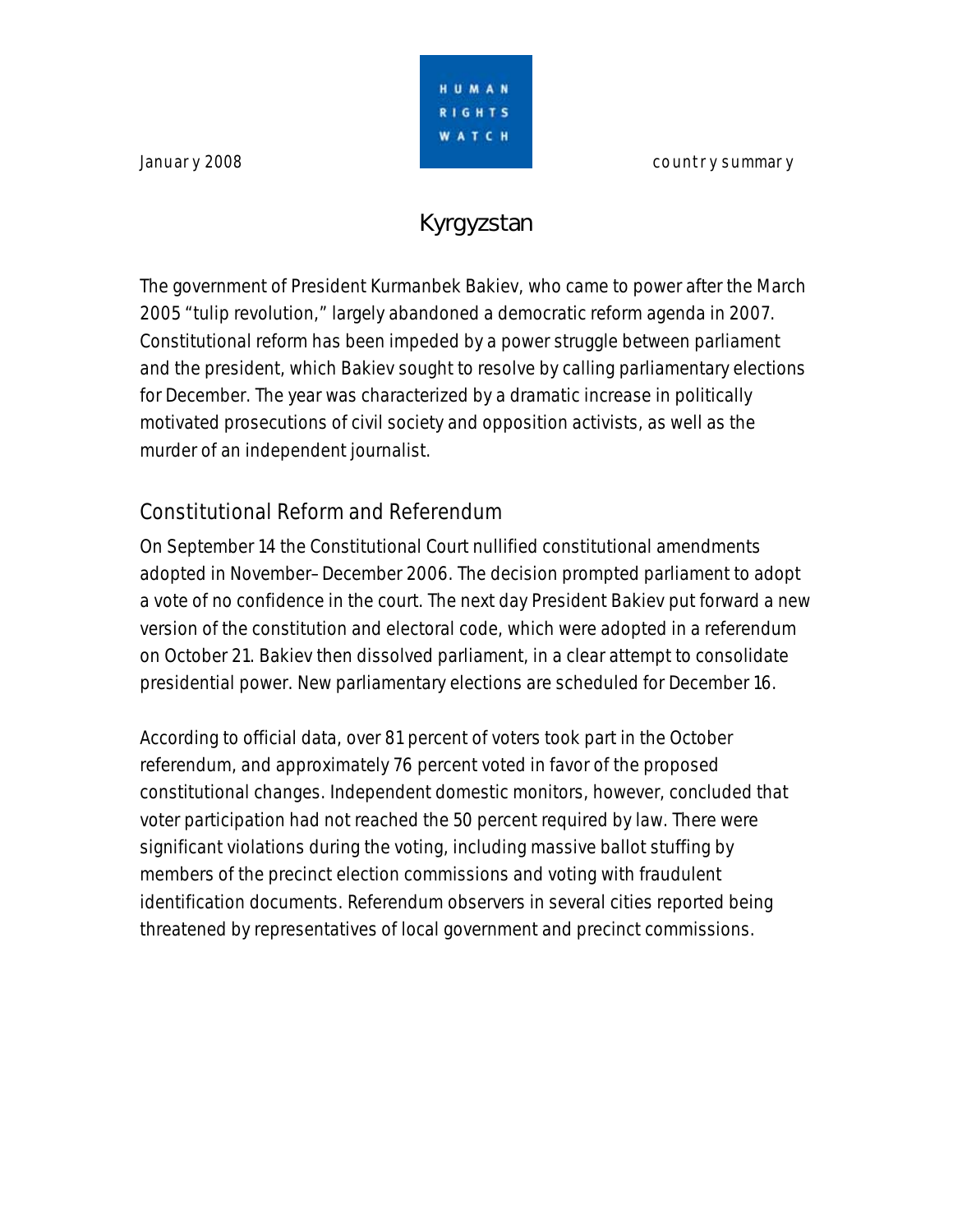### Prosecution of Civil Society Activists

Valentina Gritzenko, chairperson of the board of the nongovernmental organization (NGO) Justice, and her two colleagues Abdumalik Sharipov and Mamadjan Abdujaparov, continue to stand trial for libel, in a case initiated in 2006 by a senior investigator of Jalalabat's Department of Interior. The charges against them are based on Justice's report alleging the investigator's involvement in the ill-treatment of a pregnant woman.

On April 19, 2007, opposition demonstrations in the capital Bishkek calling for constitutional reform and for Bakiev's resignation were dispersed by police. The State Committee of National Security detained and interrogated dozens of protesters. Several leaders of the opposition movement United Front were charged with organizing mass disturbances, but the charges were ultimately dropped; however, four members of the movement were convicted on what appear to be politically motivated charges. Adilet Aitikeev of the youth movement Kanzhar, who had initially been arrested in April and then released on condition that he not leave the country, was re-arrested on October 25, allegedly for having violated the terms of his release. He is currently in detention awaiting trial.

In May charges were brought against 11 individuals, including eight environmental activists, opposing the development of gold mines in Talas province. The charges, which include "assault against a government official," were initiated as a result of protests that occurred during a visit of then-Prime Minister Almazbek Atambaev on May 26 to Talas. The activists face up to 10 years' imprisonment if found guilty. Six of the activists fled Kyrgyzstan and are seeking asylum abroad.

On several occasions authorities prevented protestors from reaching the site of a demonstration, confiscated posters, temporarily seized equipment, and sentenced organizers for administrative misdemeanors on what appear to be politically motivated grounds. The leader of the Green party, journalist Erkin Bulekbaev, was arrested on August 10 while filming a police operation at the Issyk-Kul Investbank in Bishkek and sentenced to 10 days' imprisonment for "petty hooliganism." The appellate court reduced his sentence to six days' imprisonment. On October 18 police searched the office of the Green party and confiscated leaflets printed for a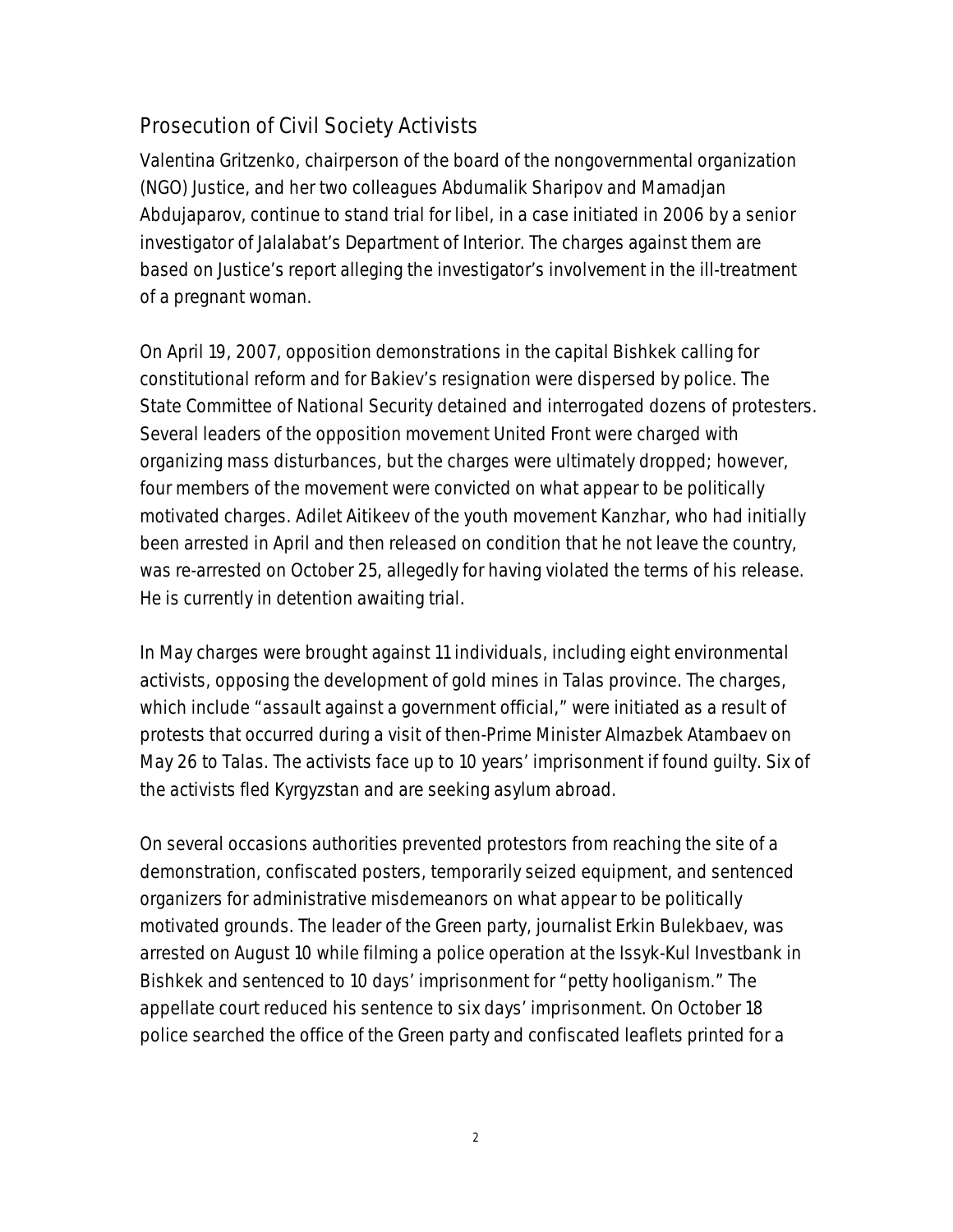planned demonstration. On November 30 Bishkek City Council adopted new rules for holding demonstrations in the city: only three sites were approved for demonstrations; notification must be submitted 10 days in advance; and fees are imposed on the organizers to ensure order during the demonstration.

#### Media Freedom

The authorities' interference with independent media intensified during 2007 and reached a peak during the April protests. Between March 1 and April 20 the NGO "Journalists" counted more than 20 threats and assaults against independent media, including physical attacks on journalists and the seizure of entire editions of the opposition newspapers *Agym* and *Kyrgyz Rukhu.* Aziz Egemberdiev, a journalist with the 24.kg news agency, was severely beaten during the April protests in Bishkek and hospitalized with concussion; the assailant's identity remains unknown.

On October 24 Alisher Saipov, an independent journalist who criticized human rights abuses in Kyrgyzstan and neighboring Uzbekistan, was shot dead in the southern city of Osh. President Bakiev announced that he had taken the investigation into Saipov's murder under his personal control, but at this writing no arrests have been made.

Parliament failed to adopt legislation to decriminalize libel, maintaining provisions in Kyrgyz law that provide for up to three years' imprisonment for libel and slander. On a positive note, a law was adopted in April to transform the National Television and Radio Corporation (NTRC) into a public broadcasting entity, and the new advisory board to the NTRC was created.

#### Persecution of Independent Muslims

The government intensified its persecution of independent Muslims. Law enforcement bodies repeatedly brought criminal charges against individuals for "fostering religious hatred," often simply because they possessed leaflets of Hizb ut-Tahrir, an Islamic organization banned in Kyrgyzstan. On August 1 and August 2 police raided the homes of Muslim families in Jalalabat province. The Air NGO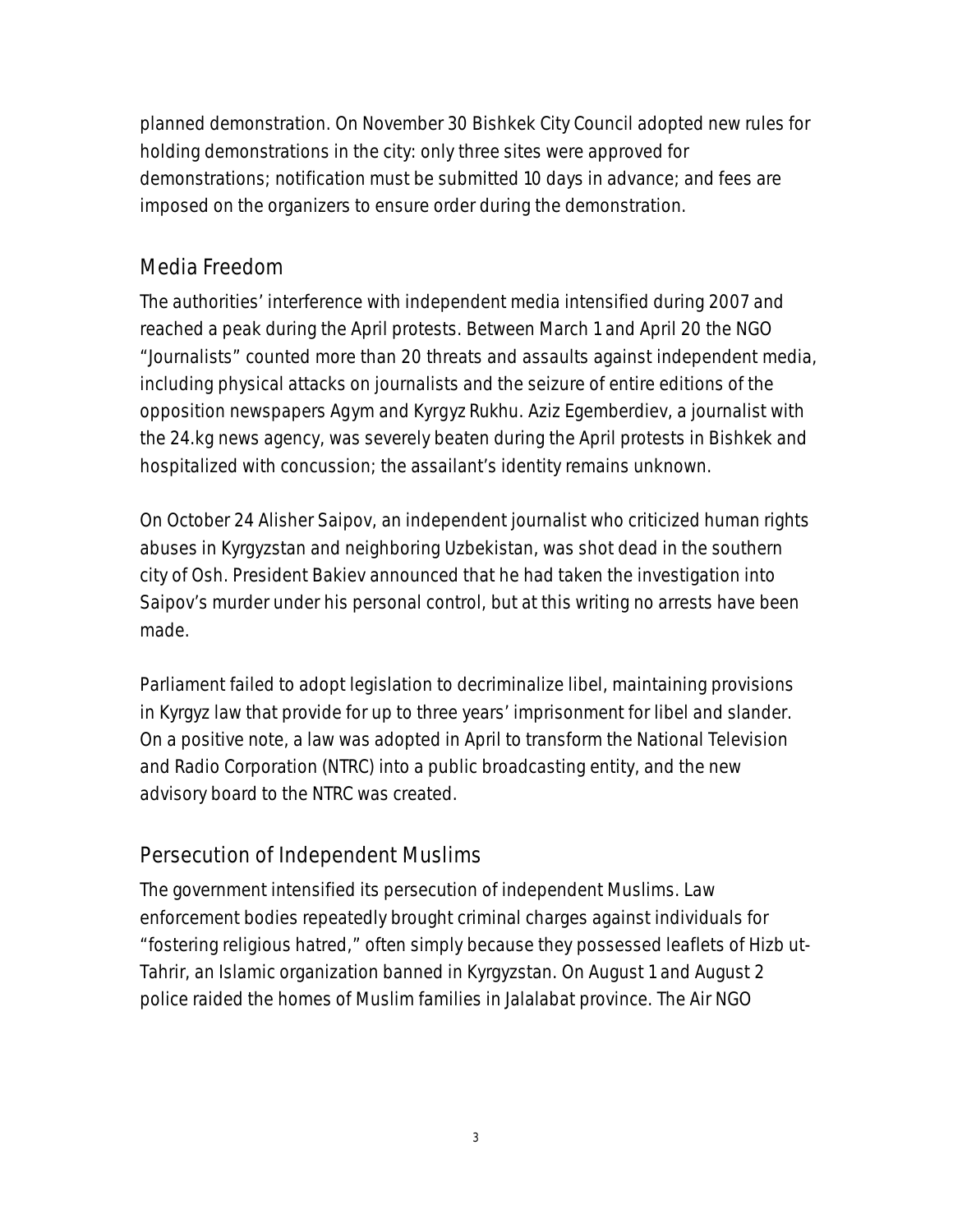documented at least four cases in which police used excessive force and beat individuals suspected of involvement in Hizb ut-Tahrir during the raids.

On June 1 Kyrgyzstan secretly returned Otabek Muminov, a suspected Hizb ut-Tahrir member, to Uzbekistan, despite his facing a high risk of torture or other ill-treatment there. On the same day another Uzbek citizen allegedly related to Hizb ut-Tahrir, Mukimzhan Makhmudov, was arrested by security forces in Kyrgyzstan; he was released on August 9 by order of an appellate court.

#### Judicial Reform

The death penalty was formally abolished in June. A new law introducing life imprisonment only provides for possibility of parole after the person has served at least 30 years. The fate of more than 170 persons on death row remains unresolved.

Other legislative amendments in June included introducing judicial review of detention; improving lawyers' access to their clients in detention; and creating a framework for jury trials. An amendment that requires an acquitted person to remain in detention for an additional 10 days until the verdict enters into force was troubling.

## Deaths in Custody

At least two cases of death in custody were reported during 2007, both in the town of Naryn. Bektemir Akunov, a participant in the April protests in Bishkek, was arrested after returning from the capital and was found dead in his cell the next morning. Police claimed the death was a suicide. However, two policemen stand accused of "negligence"; the case has been sent back for additional investigation. No criminal investigation has been launched into the August death of Kurmanbek Kalmatov.

#### Violence against Women

Violence against women, including domestic violence and kidnapping of women and girls for forced marriage, is on the rise. The authorities have not yet developed a systematic approach to stop this negative trend and deal with the problem more effectively. There were some indications of growing willingness to enforce the laws against forced marriage: countrywide in the first nine months of 2007, 15 cases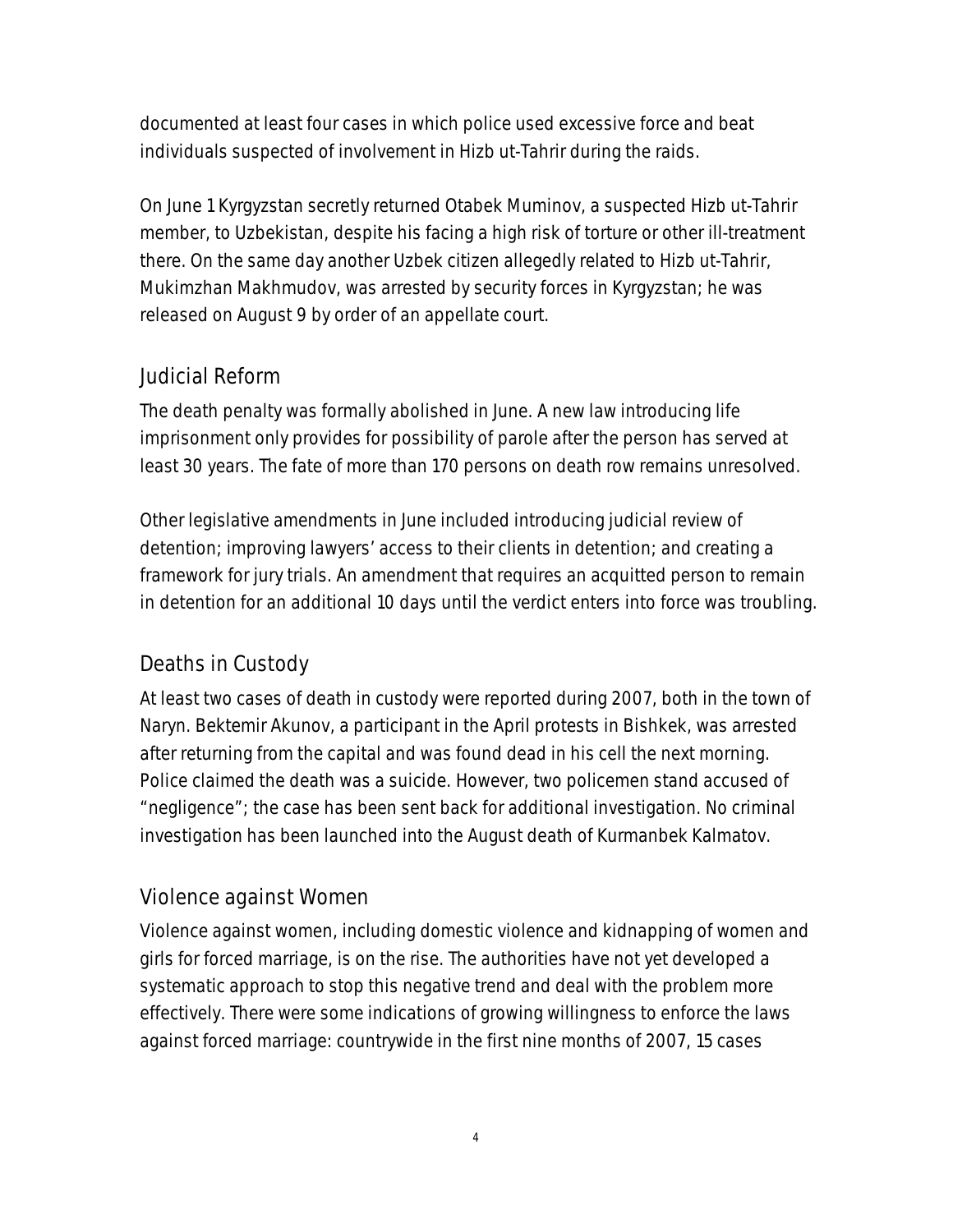involving forced marriage were brought to court, and in all cases the defendant was found guilty. The courts dealt with only three cases addressing domestic violence, however; the defendants in each case received a fine.

#### Key International Actors

Kyrgyzstan continues to develop and balance relations with the European Union, the United States, Russia, China, and its neighbors in Central Asia.

A key international event in 2007 was the Summit of the Shanghai Cooperation Organization (SCO) in Bishkek on August 16. The participants pledged to intensify the fight against terrorism, separatism, and extremism, including the search for, and detention and return of suspects. In July SCO representatives compiled a list of religious organizations deemed "extremist" and that are banned in the SCO states. The SCO did not make the full list public, nor did it specify the criteria by which organizations were characterized as "extremist."

Strong debates on the future of the US military presence in Kyrgyzstan were prompted by the December 2006 killing of a Kyrgyz citizen, Alexandr Ivanov, by an American serviceman. The US Millennium Challenge Corporation on August 9, 2007, approved Kyrgyzstan's participation in its Threshold Program, under which the US will provide some US\$16 million in assistance to help the government to "address judicial, criminal justice and law enforcement reforms." In September a US-Kyrgyz Comprehensive Policy Dialogue was inaugurated, intended to "bring bilateral relations to a new level."

The EU's first-ever Central Asia Strategy adopted in June acknowledges human rights as one of its priorities but falls short of formulating country-specific benchmarks. The focus on vaguely worded "human rights dialogues" raises doubts about the effectiveness of the EU's approach in addressing human rights concerns. The European Bank for Reconstruction and Development adopted a new country strategy for Kyrgyzstan in June, hailing the country's political pluralism but acknowledging a range of problems such as poverty, deep-seated corruption, nepotism, child labor, trafficking, and discrimination.